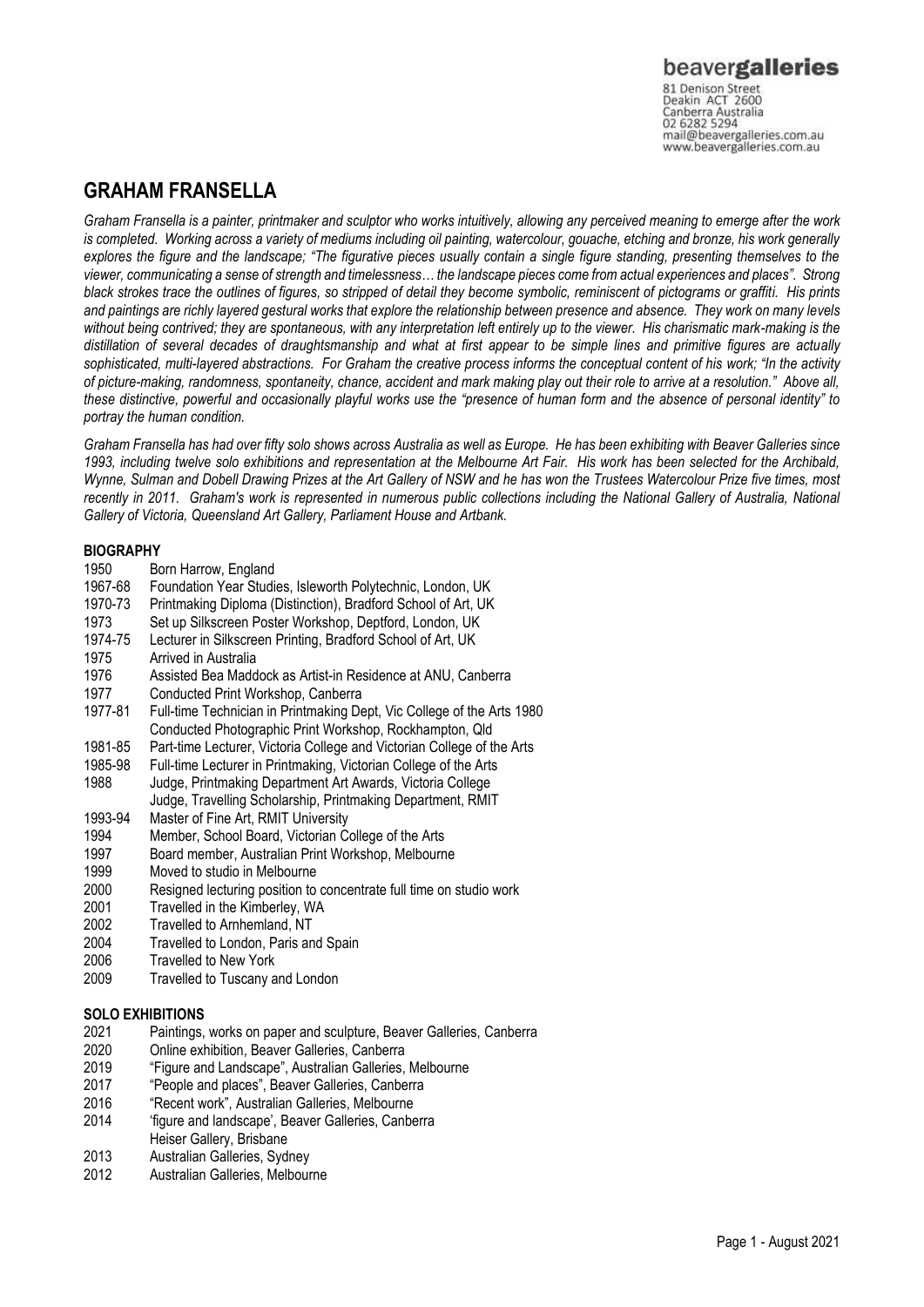**beavergalleries**<br> **S1** Denison Street<br>
Deakin ACT 2600<br>
Canberra Australia<br>
02 6282 5294<br>
mail@beavergalleries.com.au<br>
www.beavergalleries.com.au

| 2011<br>2010 | Beaver Galleries, Canberra<br>Australian Galleries, Melbourne                              |
|--------------|--------------------------------------------------------------------------------------------|
|              | Heiser Gallery, Brisbane                                                                   |
| 2009         | Stella Downer Fine Art, Sydney                                                             |
| 2008         | Beaver Galleries, Canberra                                                                 |
|              | Australian Galleries, Melbourne                                                            |
| 2007         | Heiser Gallery, Brisbane                                                                   |
|              | Stella Downer Fine Art, Sydney                                                             |
| 2005         | Port Jackson Press, Melbourne                                                              |
|              | Greenaway Galleries, Adelaide                                                              |
|              | Heiser Gallery, Brisbane                                                                   |
|              | Beaver Galleries, Canberra                                                                 |
| 2004         | Grahame Galleries, Brisbane                                                                |
|              | Axia Modern Art, Melbourne                                                                 |
| 2003         | Beaver Galleries, Canberra                                                                 |
|              | Deakin University, Melbourne                                                               |
|              | Australian Art Resources, Sydney                                                           |
| 2002<br>2001 | Axia Modern Art, Melbourne                                                                 |
| 2000         | Greenaway Galleries, Adelaide<br>Beaver Galleries, Canberra                                |
|              | Axia Modern Art, Melbourne                                                                 |
| 1999         | Greenaway Galleries, Adelaide                                                              |
|              | Axia Modern Art, Melbourne                                                                 |
| 1998         | Beaver Galleries, Canberra                                                                 |
|              | Australian Galleries, Melbourne                                                            |
| 1997         | Greenaway Galleries, Adelaide                                                              |
| 1996         | Rebecca Hossack Gallery, London, UK                                                        |
| 1995         | Beaver Galleries, Canberra                                                                 |
|              | Australian Galleries, Sydney                                                               |
|              | Australian Galleries, Melbourne                                                            |
| 1993         | Beaver Galleries, Canberra                                                                 |
|              | Greenaway Galleries, Adelaide                                                              |
|              | Australian Galleries, Melbourne                                                            |
|              | Grahame Galleries, Brisbane                                                                |
| 1992         | Macquarie Galleries, Sydney                                                                |
|              | Australian Print Workshop, Melbourne                                                       |
|              | Rebecca Hossack Gallery, London, UK                                                        |
| 1991         | Macquarie Galleries, Sydney                                                                |
| 1990         | Grahame Galleries, Brisbane                                                                |
|              | Macquarie Galleries, Sydney                                                                |
| 1989         | Rebecca Hossack Gallery, London, UK                                                        |
| 1988         | Macquarie Galleries, Sydney                                                                |
|              | Anima Gallery, Adelaide                                                                    |
| 1987         | Macquarie Galleries, Sydney<br>Gerstman Abdullah Fine Arts International, Cologne, Germany |
| 1986         | Gerstman Abdullah Fine Arts International, Melbourne                                       |
|              | Alba Fine Art, Kew, London, UK                                                             |
|              | Macquarie Galleries, Sydney                                                                |
| 1985         | Gerstman Abdullah Fine Arts International, Cologne, Germany                                |
| 1984         | Macquarie Galleries, Sydney                                                                |
|              | Solander Gallery, Canberra                                                                 |
|              | Gerstman Abdullah Fine Arts International, Melbourne                                       |
| 1983         | Macquarie Galleries, Sydney                                                                |
| 1982         | <b>Stuart Gerstman Galleries</b>                                                           |
| 1981         | <b>Stuart Gerstman Galleries</b>                                                           |
| 1978         | <b>Stuart Gerstman Galleries</b>                                                           |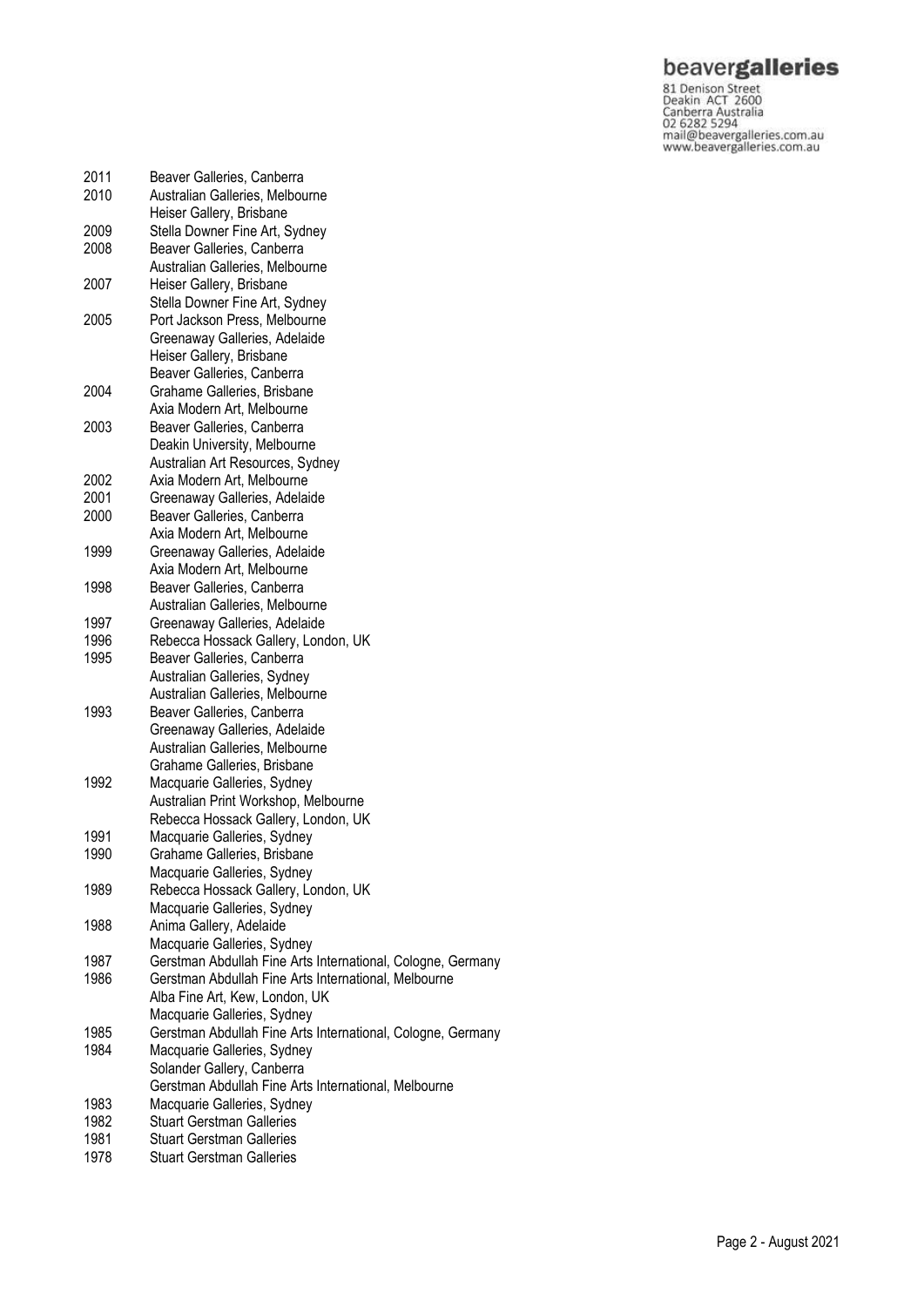www.beavergalleries.com.au

## 2020 Megalo International Print Prize, Megalo Print Studio and Gallery, Canberra 2019 "Australian Galleries: The Purves Family Business. The First Four Decades'. Australian Galleries, Melbourne Geelong Acquisitive Print Award, Geelong Gallery, VIC 2018 Australian Print Triennial Prize, Art Vault, Mildura, VIC<br>2017 Sculpture: medium and small scale – mixed sculptors" 2017 "Sculpture: medium and small scale – mixed sculptors", Australian Galleries, Sydney "Small works 2016", Beaver Galleries, Canberra "Impressions", Australian Print Workshop, Melbourne "Life: Limited edition etchings, lithographs and linocuts", Australian Galleries, Melbourne 2014 Tattersall's Club Landscape Art Prize, Tattersall's Club, Brisbane "one of each", Australian Galleries, Melbourne "Australia Day 2014 Celebratory Exhibition", Australian Galleries, Sydney and Melbourne 2013 Fleurieu Landscape prize, Fleurieu, SA "Works form the stockroom", Australian Galleries, Melbourne "Australian Galleries at Gallows Gallery", Gallows Gallery, Perth 2012 "Small works", Beaver Galleries, Canberra "Summer stock show", Australian Galleries, Melbourne Dobell Prize for Drawing, Art Gallery of New South Wales, Sydney Wynne Prize, Art Gallery of NSW, Sydney 2011 Wynne Prize, Art Gallery of NSW, Sydney 2009 Lorne Foreshore Sculpture show, Victoria "Stories of our making - contemporary prints from Australia", University West of England, Bristol, UK and Tweed River Regional Gallery, NSW "Australian Prints", Southern Graphics Conference, Chicago, Illinois, USA Wynne Prize, Art Gallery of NSW, Sydney Dobell Drawing Prize, Art Gallery of NSW, Sydney 2008 Wynne Prize, Art Gallery NSW, Sydney

- Salon des Refuses Archibald S. H. Ervin Gallery, Sydney
- 2007 Wynne Prize, Art Gallery of NSW, Sydney
- 2006 Archibald Prize, Art Gallery of NSW, Sydney
- Melbourne Art Fair (Beaver Galleries)

**GROUP EXHIBITIONS**<br>2020 Megalo Inte

- 2005 Artist's Artists-Axia Modern Art, Melbourne Hibrida II - Gallery Bruno, Czech Republic and Bradford, UK
- 2004 Dobell Drawing Prize, Art Gallery of NSW, Sydney "Surface Tension - 21 Contemporary Australian Printmakers", The New York Society of Etching, New York, USA "Place Made, Work from the Australian Print Workshop", National Gallery of Australia, Canberra "By Male Order", Wagga Wagga Regional Gallery, Wagga Melbourne Art Fair 2004, (Beaver Galleries) Fleurieu Peninsular Art Prize Shanghai Arts Fair, China 2003 Dobell Drawing Prize, Art Gallery of NSW, Sydney Blake Prize, University of Sydney
- National Works on Paper, Mornington Peninsula Regional Gallery, Vic Works on Paper Fair, Sydney 2001 "Figure and Landscape - Three artists, Graham Fransella, Idris Murphy & Guy Warren", Axia Modern Art, Melbourne Wynne Prize, Art Gallery of NSW, Sydney "Then and now", artists from Bradford Art School travelling show, UK "Melbourne printmakers", Queensland Art Gallery and Museum of Modern Art at Heide, Vic 2000 Dobell Drawing Prize, Art Gallery of NSW, Sydney Sulman Prize, Art Gallery of NSW, Sydney Wynne Prize, Art Gallery of NSW, Sydney "Works on paper", Rebecca Hossack Gallery, London, UK London Art Fair, UK (Rebecca Hossack Gallery) "People in a Landscape" Contemporary Australian Prints, Philippines
	- Contemporary Linocuts 1995-98 (touring exhibition)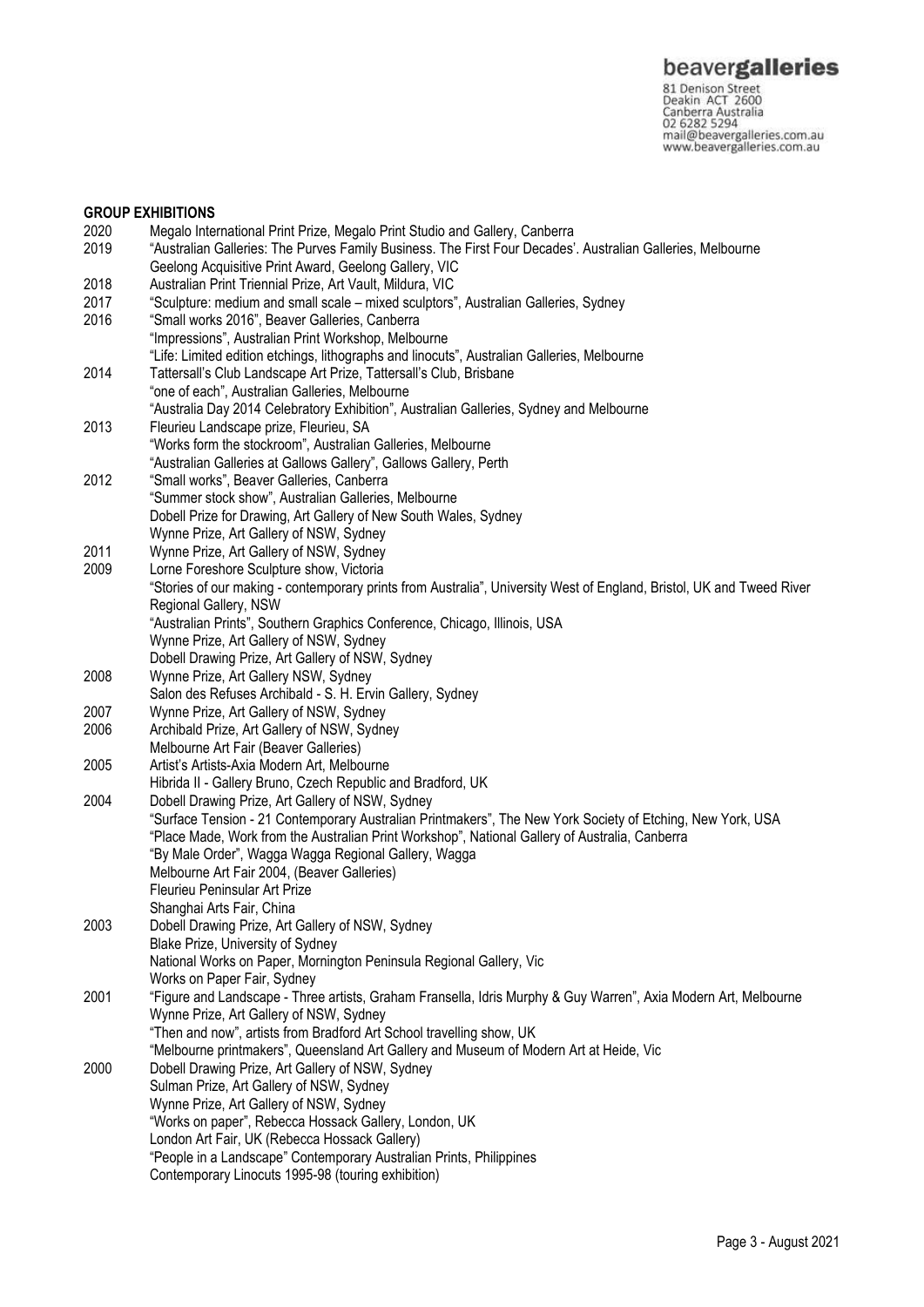**beavergalleries**<br> **S1** Denison Street<br>
Deakin ACT 2600<br>
Canberra Australia<br>
02 6282 5294<br>
mail@beavergalleries.com.au<br>
www.beavergalleries.com.au

|      | Melbourne Art Fair (Beaver Galleries)                                                      |
|------|--------------------------------------------------------------------------------------------|
| 1999 | Archibald Prize, Art Gallery of NSW, Sydney                                                |
|      | Slovenian Biennale, Slovenia                                                               |
|      | Volvo Gallery, Sydney                                                                      |
| 1998 | Sixth Australian Contemporary Art Fair, Melbourne (Beaver Galleries)                       |
|      | Archibald Prize, Art Gallery of NSW, Sydney                                                |
|      | Amsterdam Art Fair, Holland                                                                |
|      |                                                                                            |
|      | "Australian prints from the collection", Art Gallery of NSW, Sydney                        |
|      | "Works on paper from the collection", National Gallery of Australia, Canberra              |
| 1997 | London International Art Fair, UK                                                          |
|      | Mornington Print Prize, Mornington Peninsula Arts Centre, Vic                              |
|      | Geelong Print Prize exhibition, VIC                                                        |
|      | Contemporary Art Fair, ANU Drill Hall Gallery, Canberra (Beaver Galleries)                 |
|      | Dobell Drawing Prize, Art Gallery of NSW, Sydney                                           |
|      | International Works on Paper Fair, Sydney                                                  |
| 1996 | Fifth Australian Contemporary Art Fair, Melbourne (Beaver Galleries)                       |
|      | MS Macarthur Print Award, Sydney                                                           |
| 1995 | Mary McKillop Portrait Prize, Power House, Sydney                                          |
| 1994 | Fremantle Print Award, Fremantle Arts Centre, WA                                           |
|      | Dobell Drawing Prize, Art Gallery of NSW, Sydney                                           |
|      | Osaka Triennale, Japan                                                                     |
|      | Wynne Prize, Art Gallery of NSW, Sydney                                                    |
| 1993 | Fremantle Print Award, Fremantle Arts Centre, WA                                           |
|      | Maastricht Print Biennale, Holland                                                         |
|      | "Artist as Printmaker", Editions Gallery, Melbourne                                        |
|      | Margaret Stewart Endowment Acquisition Exhibition, National Gallery of Victoria, Melbourne |
|      | Dobell Drawing Prize, Art Gallery of NSW, Sydney                                           |
|      | Amsterdam Art Fair, Holland                                                                |
| 1992 | "Watercolour" Macquarie Gallery, Sydney                                                    |
|      | "Official Opening" Australian Print Workshop                                               |
|      | Fremantle Print Award, Fremantle Arts Centre, WA                                           |
|      | Amsterdam Art Fair, Holland                                                                |
|      | Mitchelton Print Exhibition, Melbourne                                                     |
| 1991 | "Opening", Macquarie Galleries, Sydney                                                     |
|      |                                                                                            |
|      | Sulman Prize, Art Gallery of NSW, Sydney                                                   |
|      | "Prints from the Collection", Wollongong City Art Gallery, NSW                             |
|      | Aberdere Collieries Exhibition, Ipswich Regional Gallery, Qld                              |
|      | Fremantle Print Award, Fremantle Arts Centre, WA                                           |
|      | Nuremberg International Art Fair, Germany                                                  |
| 1989 | Bath Contemporary Art Fair, Bath, UK                                                       |
|      | Chicago International Art Fair, USA                                                        |
|      | "Australian Prints", National Gallery of Australia, Canberra                               |
|      | "Recent Australian Print Acquisitions", National Gallery of Victoria, Melbourne            |
|      | "Painters' Visions", Macquarie Galleries, Sydney                                           |
| 1988 | "Works from Australia", Houston International Fair, USA                                    |
|      | "Woodcuts", Macquarie Galleries, Sydney                                                    |
|      | Los Angeles International Art Fair, USA                                                    |
|      | Nuremberg International Art Fair, Germany                                                  |
| 1987 | Invitation Purchase Exhibition, University of NSW, Sydney                                  |
|      | "The Figure", Queensland Art Gallery, Brisbane                                             |
|      | "Prints and Printmakers", Ivan Dougherty Gallery, Sydney                                   |
|      | Los Angeles International Art Fair, USA                                                    |
|      | "Painters' Visions", Macquarie Galleries, Sydney                                           |
| 1986 | Melbourne Printmakers Travelling Show, NSW and Vic                                         |
| 1985 | "The Beach", Macquarie Galleries, Sydney                                                   |
|      | "Retrospective '85", Gerstman Abdullah Fine Arts International, Melbourne                  |
|      | "The Nude", Gerstman Abdullah Fine Arts International, Melbourne                           |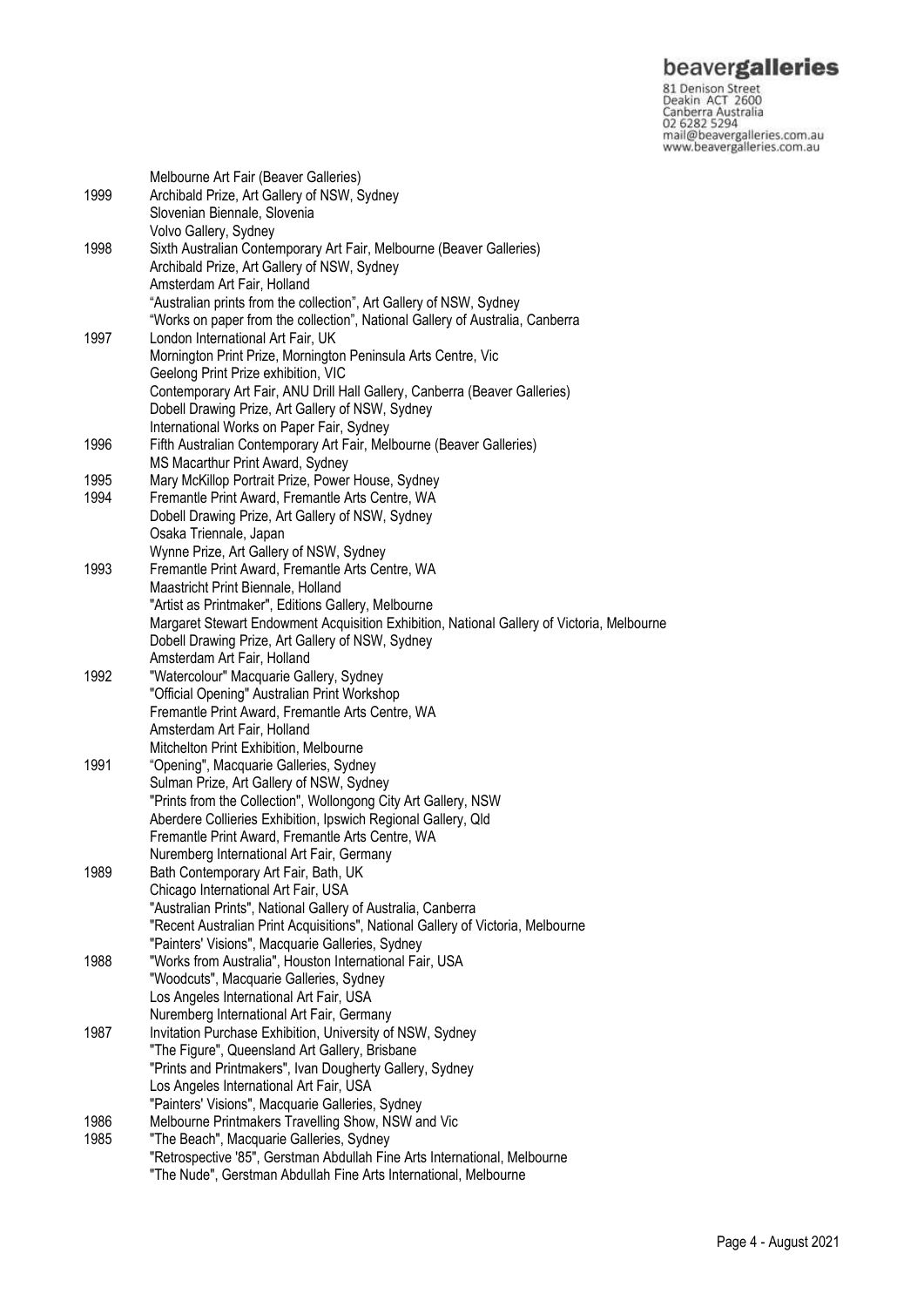## beavergalleries

81 Denison Street<br>Deakin ACT 2600 Canberra Australia mail@beavergalleries.com.au www.beavergalleries.com.au

- 1984 "Gallery Artists", Gerstman Abdullah Fine Arts International, Melbourne
- 1983 "Review/Preview", Macquarie Galleries, Sydney
- Henry Worland Print Prize, Warrnambool Art Gallery, Vic
- 1981 Henry Worland Print Prize, Warrnambool Art Gallery, Vic<br>1980 Henry Worland Print Prize, Warrnambool Art Gallery, Vic
- Henry Worland Print Prize, Warrnambool Art Gallery, Vic
- 1978 5th British Print Biennale, Bradford, UK<br>1972 2nd British Print Biennale, Bradford, UK
- 2nd British Print Biennale, Bradford, UK

# **AWARDS/COMMISSIONS**

- 2020 Finalist, Megalo International Print Prize, Canberra
- 2019 Finalist, Geelong Acquisitive Print Award, Geelong Gallery, Vic
- 2018 Finalist, Australian Print Triennial Prize, The Art Vault, Mildura, Vic
- 2013 Finalist, Fleurieu Landscape prize, Fleurieu, SA
- 2012 Finalist, Trustees Watercolour Prize, Art Gallery of NSW, Sydney
- 2011 Trustees Watercolour Prize, Art Gallery of NSW, Sydney
- 2009 Trustees Watercolour Prize, Art Gallery of NSW, Sydney
- 2007 Trustees Watercolour Prize, Art Gallery of NSW, Sydney
- Trustees Watercolour Prize, Art Gallery of NSW, Sydney
- 2000 Trustees Watercolour Prize, Art Gallery of NSW, Sydney
- 1992 Australia Council Grant Mitchelton Print Prize
	- Commissioned by Arthur Andersen and Co. to produce a suite of large scale etchings
- 1985 Maitland Print Prize
- 1972 Bradford School of Art Travelling Scholarship

### **SELECTED PUBLICATIONS**

- 2021 "Deep themes given a light touch", Sasha Grishin, *Canberra Times*, 21 August
- 2017 "An explorer at the peak of his power", Sasha Grishin, *Canberra Times*, 31 July
- 2014 "Gorgeous simplicity in signature themes" Sasha Grishin, *Canberra Times*, 5 April
- 2008 "Strength and humour in prints", Sasha Grishin, *Canberra Times*, 13 May
- 2007 "Printmaker: Graham Fransella", Sasha Grishin, *Australian Art Collector*, #42 October-December
- 2005 "Striking and liquid lines", Sasha Grishin, *Canberra Times*, May
- 2003 "The simple things", Ron Cerabona, *The Canberra Times*, 15 May
- "Crowded, but with stunning images", Sasha Grishin, *The Canberra Times, 26* May
- 2002 *Graham Fransella - Figures and Landscape*s, Macmillan Art Publishing, Australia
- 2000 "Life's transience ", Sonia Barron, *Canberra Times*, 24 October
- 1998 "Exploring the human form", Sonia Barron, *Canberra Times*, 10 November
- 1997 *Australian Printmaking in the 1990s,* Sasha Grishin, Craftsman House, pp 90-91
- 1995 "Strength in large assertive images", Sonia Barron, *The Canberra Times*, 3 March
- "Eyes on the prizes", Elwyn Lynn, *Sydney Morning Herald*, 5 April
- 1993 "Sparse and uncluttered images", Sonia Barron, *The Canberra Times*, 22 May
- "Female mysteries add to the picture", Elwyn Lynn, Australian, 19 October
- "Out of diversity, harmony", *Sydney Morning Herald*, 18 October
- 1990 "Much more than hamburger art", Christopher Allen, *Sydney Morning Herald*, 16 June
- 1988 *New Art Two*, Nevill Drury (ed), Craftsman House, Sydney
- 1987 "Graham Fransella from Australia", *Kolner Stadt-Anzeiger*, 4 May
- 1986 "Confidence versus caution", John McDonald, *Sydney Morning Herald*, 24 January "Photos bridge great division", Elwyn Lynn, *The Australian*, 24 January

## **COLLECTIONS**

National Gallery of Australia, Canberra; Queensland Art Gallery; National Gallery of Victoria, Melbourne; Parliament House Art, Canberra; Artbank, Sydney; Queensland University of Technology; University of Southern Queensland; Deakin University, Melbourne; Footscray College of TAFE, Melbourne; Box Hill College of TAFE, Melbourne; Warrnambool City Art Gallery, Victoria; Geelong Art Gallery, Victoria; Print Council of Australia; Ballarat City Art Gallery, Victoria; Waverley City Council, Sydney; Australian Print Workshop, Melbourne; Wollongong City Gallery, NSW; Arthur Andersen & Co, Melbourne; Glaxo Australia; OTC Australia; Bristol-Myers Squibb Australia; Corrs Chambers Westgarth, Melbourne; Crown Casino, Melbourne; Maunsells Australia P/L; McKinsey & Co; Ove Arup & Partners; Southcorp Holdings; Saatchi & Saatchi, London, UK.